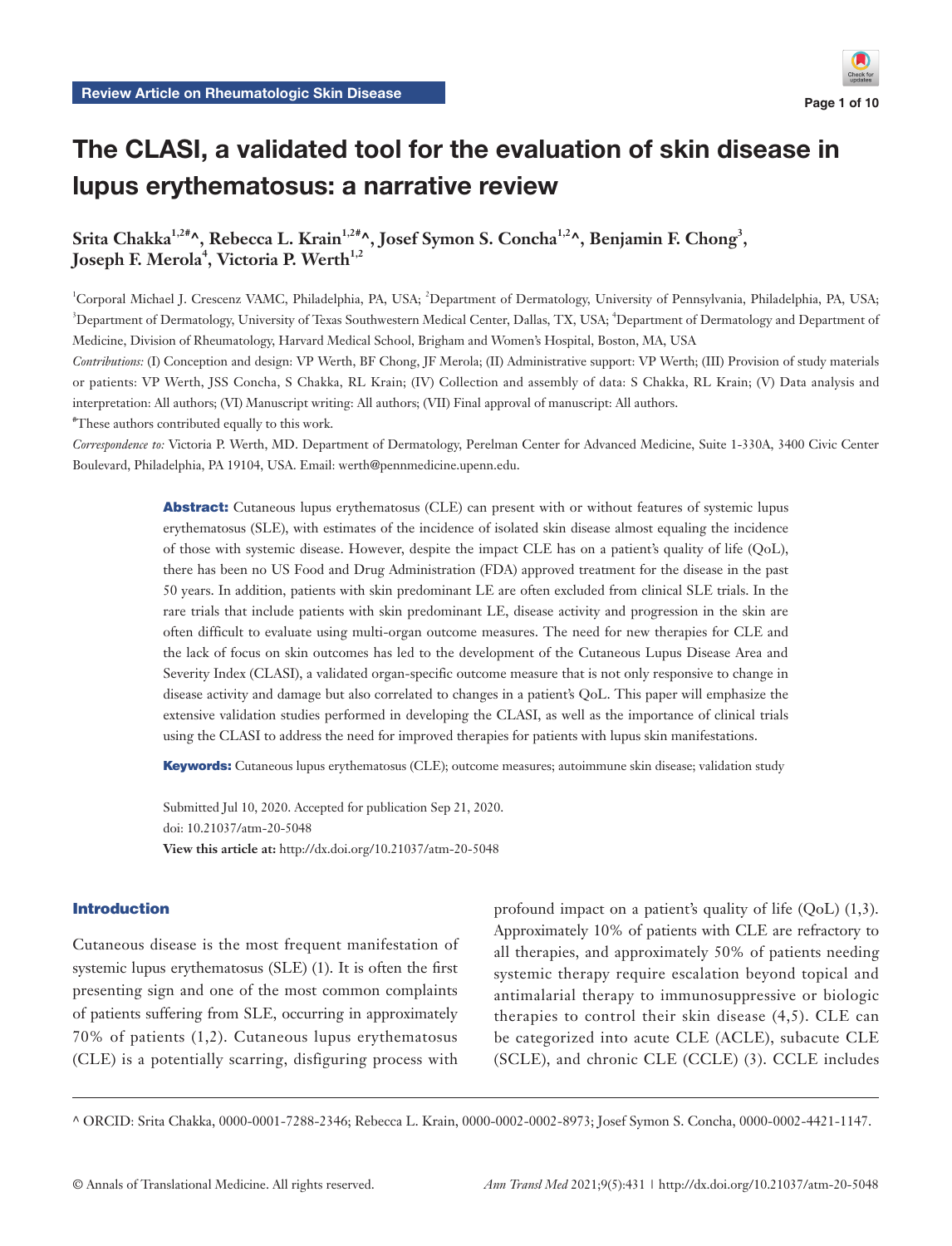#### **Page 2 of 10**

discoid lupus erythematosus (DLE), lupus erythematosus profundus (LEP), chilblain cutaneous lupus (CHLE), and lupus tumidus (LET) (6).

First-line treatment for CLE includes photoprotection and antimalarial agents (7). Hydroxychloroquine is the preferred antimalarial agent due to its efficacy and tolerability; however, this agent, as well as chloroquine, is associated with retinopathy and patients on either medication should receive regular eye examinations (7). Quinacrine, another antimalarial agent, can be used with hydroxychloroquine, and has rare skin reactions, such as yellowing of the skin (4,6,7). Although antimalarials are generally well-tolerated and provide significant relief to a large subset of patients, quinacrine has unfortunately become largely unavailable due to import restrictions on the powder that was subsequently compounded. For patients unable to tolerate antimalarials, or in recalcitrant cases, other systemic agents (i.e., mycophenolate mofetil, azathioprine, methotrexate, dapsone, sulfasalazine, oral retinoids, thalidomide/lenalidomide, and systemic corticosteroids) should be considered (8). Although these medications can be effective, they can have significant side effects, making it difficult for providers to prescribe these medications (2,8-10).

A literature search of the PubMed database was performed through November 2018. Cutaneous Lupus Disease Area and Severity Index (CLASI) external validation studies were included as well as significant retrospective studies of prospectively collected data that evaluated its correlation to changes in disease activity and QoL. We also included randomized controlled trials that evaluated novel SLE therapies, specifically those that included CLE patients and utilized the CLASI. Prior systematic reviews were considered additional references.

The objective of this narrative review is to highlight the importance of the CLASI, a validated and responsive clinical tool that quantifies cutaneous activity and damage in CLE; address the necessity for improved therapies for CLE; and emphasize the need for a regulatory pathway that will allow for the development of therapies directed at the skin.

We present the following article in accordance with the Narrative Review reporting checklist (available at [http://](http://dx.doi.org/10.21037/atm-20-5048) [dx.doi.org/10.21037/atm-20-5048](http://dx.doi.org/10.21037/atm-20-5048)).

# A disease severity index for CLE

In 2003, the Food and Drug Administration (FDA) released a guidance document for the development of new drugs for SLE, suggesting that organ-specific therapies may be submitted to the FDA for approval. These guidelines emphasized the importance of documenting the impact of treatment on disease activity and damage (11). The skin is a visible and important component of SLE, allowing for ongoing observation of activity and damage. More importantly, and sometimes easily forgotten, is the impact that skin disease has on patients.

Several validated instruments have been available to measure and evaluate disease activity for SLE since the 1980s, and many of them are used in clinical trials to monitor and classify clinical responses to treatment (12-14). However, a number of scores like the SLE Disease Activity Index (SLEDAI) (15), the Lupus Activity Criteria Count (LACC) (16), and the Systemic Lupus Collaborating Clinics/American College of Rheumatology Damage Index for SLE (SLICC/ACR Damage Index for SLE) (17), only document the presence or absence of signs, such as skin rash. Among the 60 outcome measures available for SLE, none are adequate enough to evaluate disease activity in CLE (18).

There are numerous outcome instruments for other inflammatory skin diseases, including psoriasis and atopic eczema (19,20). However, none of them have been suitable for CLE, including the Dermatology Index of Disease Severity (DIDS), which was designed as an universal outcome instrument for skin diseases (21,22). The characteristics that set CLE apart from other dermatologic conditions preclude the use of the same outcome instruments used to evaluate other diseases. These differences are important to recognize and evaluate, since CLE is a heterogeneous disease with various subtypes. The lack of an appropriate and validated outcome measure to evaluate the response in therapeutic trials for CLE prompted the development of the CLASI, with input from the international community of dermatologists and patients (23).

About 15–20% of patients with CLE have more than one subtype, some of which are more likely than others to cause scarring or dyspigmentation (*Figures 1* and *2*) (24,25). In one study classifying cutaneous manifestations in 191 patients, it was found that 29% of patients had two types of CLE and 3% had three types (26). The CLASI was designed to capture most subtypes except for the rare manifestations of CLE, such as lupus panniculitis or bullous lupus. Since CLE is a disease that can present with multiple morphologies or change subtypes, it is important that a disease instrument be responsive and monitor disease progression over time.

The CLASI, like many outcome measures for SLE and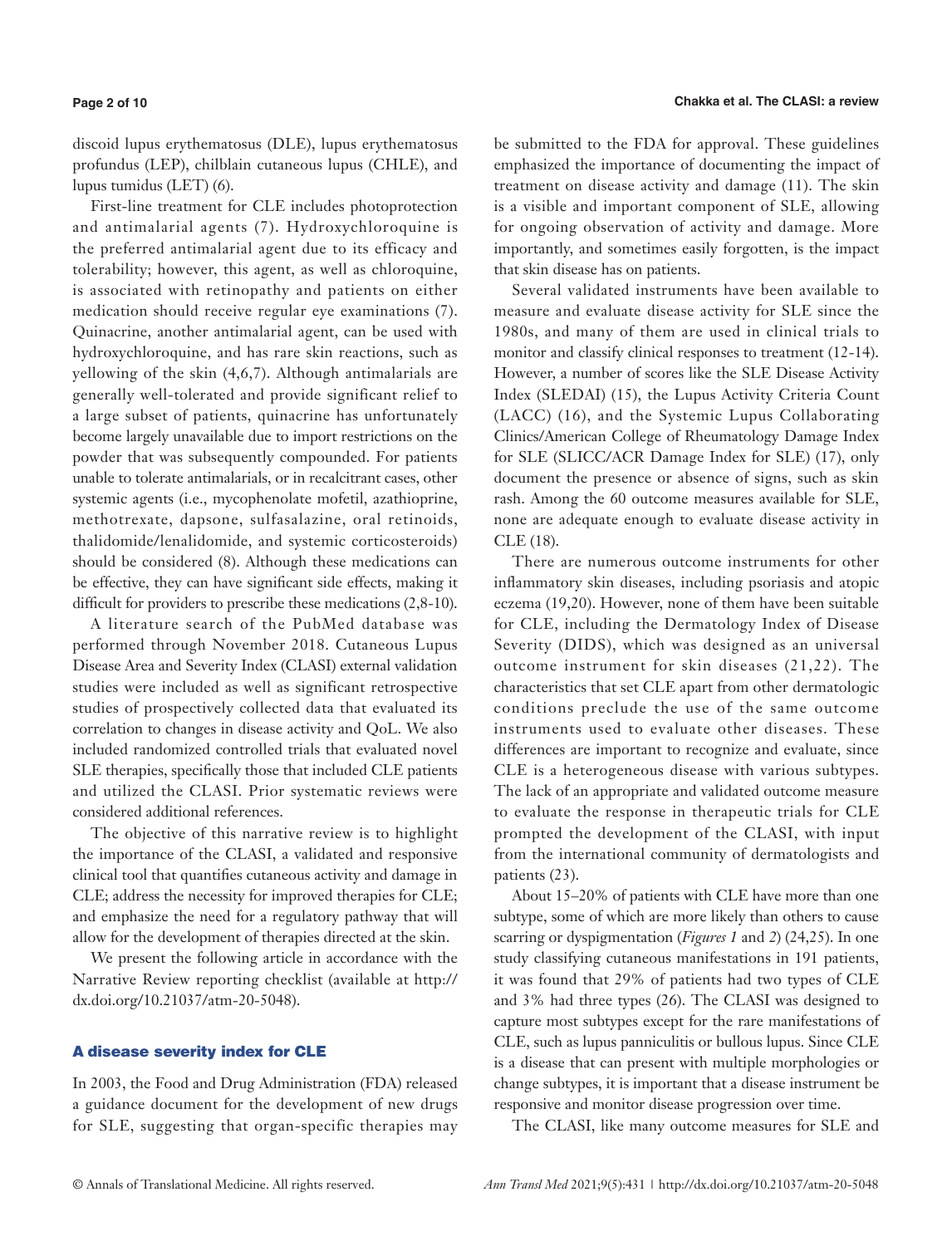

**Figure 1** CLE/SLE presenting with both DLE and SCLE. CLE, cutaneous lupus erythematosus; SLE, systemic lupus erythematosus; DLE, discoid lupus erythematosus; SCLE, subacute cutaneous lupus erythematosus.



**Figure 2** CLE/SLE presenting with both ACLE and DLE. CLE, cutaneous lupus erythematosus; SLE, systemic lupus erythematosus; ACLE, acute cutaneous lupus erythematosus; DLE, discoid lupus erythematosus.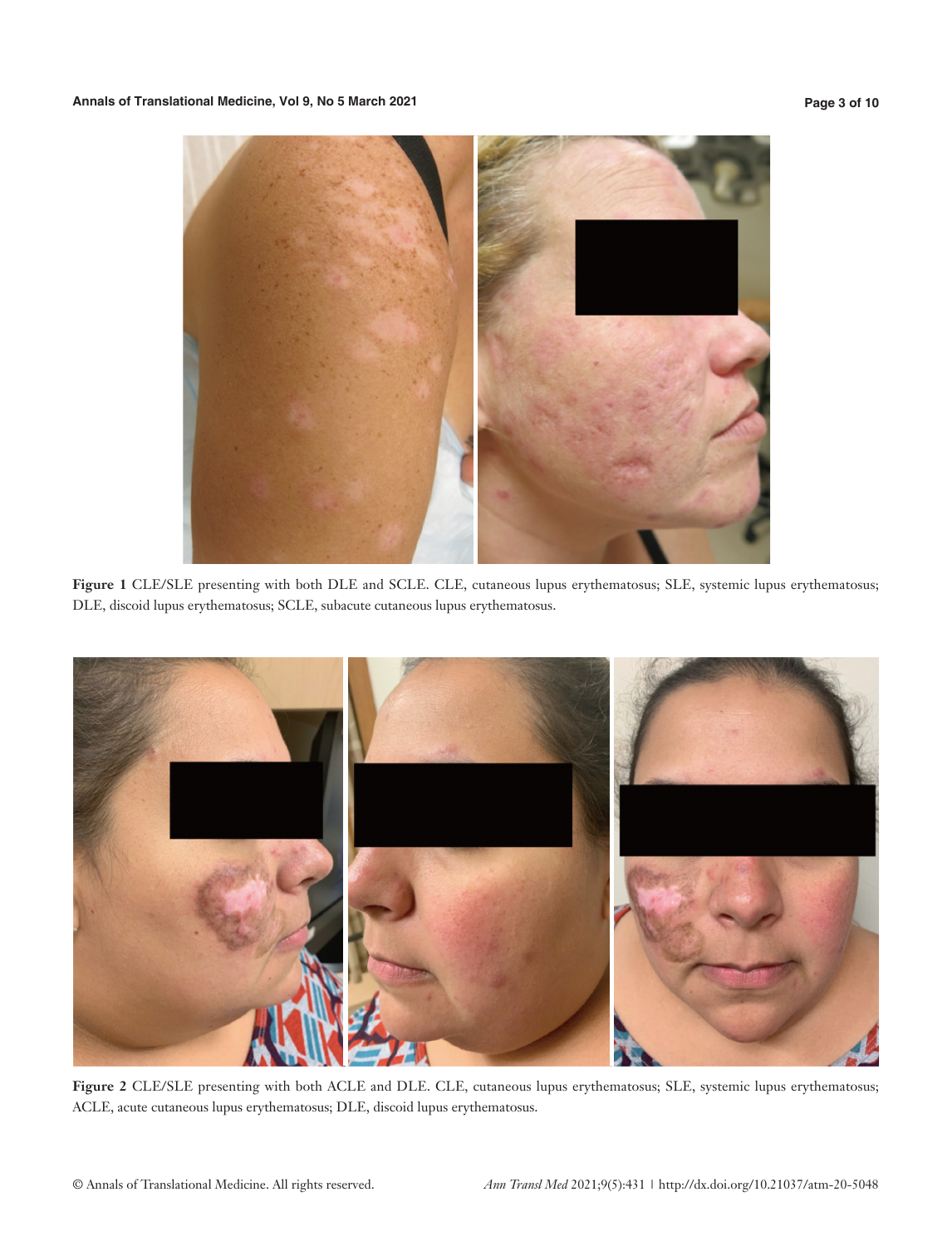#### **Page 4 of 10**

as mandated by the FDA, has two scores: disease activity and disease-induced damage. Disease activity is scored to a maximum of 70 points and measures erythema, scale/ hypertrophy, mucous membrane involvement, hair loss in the past 30 days, and non-scarring alopecia. Damage is scored to a maximum of 80 points and takes into consideration the presence of dyspigmentation and scarring, including scarring alopecia. The dyspigmentation score is doubled when most of the dyspigmentation has been present for more than 12 months.

Scores are assigned based on anatomic area and the most severe attributes within that area. Affected areas are weighted equally regardless of the surface area and the number of lesions present. Surface area is frequently small, difficult to assess reliably, and does not reflect the true impact of the disease. Lesion counting may paradoxically result in higher numbers as lesions heal and break into smaller lesions. The CLASI separates highly photo exposed and cosmetically sensitive areas such as the face, V-neck area, scalp, and extensor surfaces of the arms into a number of distinct categories, effectively weighing exposed areas more prone to develop CLE lesions more heavily in the total scores (27). For example, the head is subdivided into the scalp, ears, nose/malar area, and the rest of face. Each anatomic subdivision individually carries identical weight as anatomically larger areas of the body, such as the back/buttocks and abdomen. This allows the CLASI to account for the effect of anatomic areas that are more affected in CLE, which has been validated with the correlation of QoL with the CLASI activity score (3,28,29). Using severity and responsiveness analyses, it was determined that a higher numerical score indicates more severe disease, with mild, moderate, and severe disease corresponding to a CLASI activity score of 0 to 9, 10 to 20, and 21 to 70, respectively (30). Therefore, a reduction in disease activity is reflected by a reduction in CLASI, which indicates clinical improvement in one or more of these clinical categories: erythema, scale/hypertrophy, mucous membrane involvement, and alopecia.

Erythema is a hallmark in many cutaneous diseases and is used by the CLASI to partly reflect the disease activity of CLE. The scale used in the CLASI is similarly structured in other disease indices, such as the Psoriasis Area and Severity Index (PASI), a gold standard used for evaluation of psoriasis in clinical trials (19,31,32).

Erythema has been proven to be a reliable sign of disease activity by directly reflecting the hyperemia that accompanies inflammation (23). In severe cases, the

inflammation may even result in hemorrhagic crusting (33). Erythema can also be transient, as with acute LE where skin lesions may resolve due to background steroid therapy. It has been found that trained visual clinical assessments of erythema were correlated with objective measurements of erythema using a laser Doppler flow meter and a chromameter (23,34).

Erythema can sometimes be difficult to distinguish from background telangiectatic change in a setting of atrophy and may be dependent on a clinician's expertise, and dermoscopy can be helpful in some cases. Despite the relative ease of visual assessment, concerns regarding the difficulty in appreciating varying degrees of erythema in darker skin tones have been noted. However, a study of patients with atopic dermatitis found that skin color did not alter the perception of erythema amongst trained raters (35).

Patients are more frequently concerned with the erythema and scale of disease activity than with the damage resulting from the scarring and dyspigmentation, a finding further confirmed in discussions with many patients (33). The CLASI includes and evaluates signs that are important to patients, as validated by the correlation of QoL with the CLASI activity score (3,28,29,33).

# Validation and responsiveness of the CLASI

The CLASI has demonstrated excellent content and construct validity, inter-rater validity, intra-rater validity and practical applicability. Content validity of the CLASI was assessed and confirmed via a series of standardized interviews with a group of seven dermato-rheumatologists with expertise in CLE and the "American College of Rheumatology Response Criteria Committee on SLE," as well as interviews with patients about attributes of the disease most concerning to them (23,27). Construct validity was confirmed by a strong correlation between the CLASI activity score and the mucocutaneous score of the SLEDAI and between the CLASI damage score and the SLE Damage Index (SDI) skin domain score (36).

The CLASI was validated with dermatologists and dermatology residents, and validation was extended to rheumatologists (27,37). The CLASI demonstrated suitability for use in multicenter trials as there was excellent inter- and intra-rater reliability of both the activity and damage scores of the CLASI, as measured by the intra-class correlation coefficient (27). In addition, the CLASI was recently evaluated in pediatric lupus and was determined to be a reliable and valid outcome measure for the assessment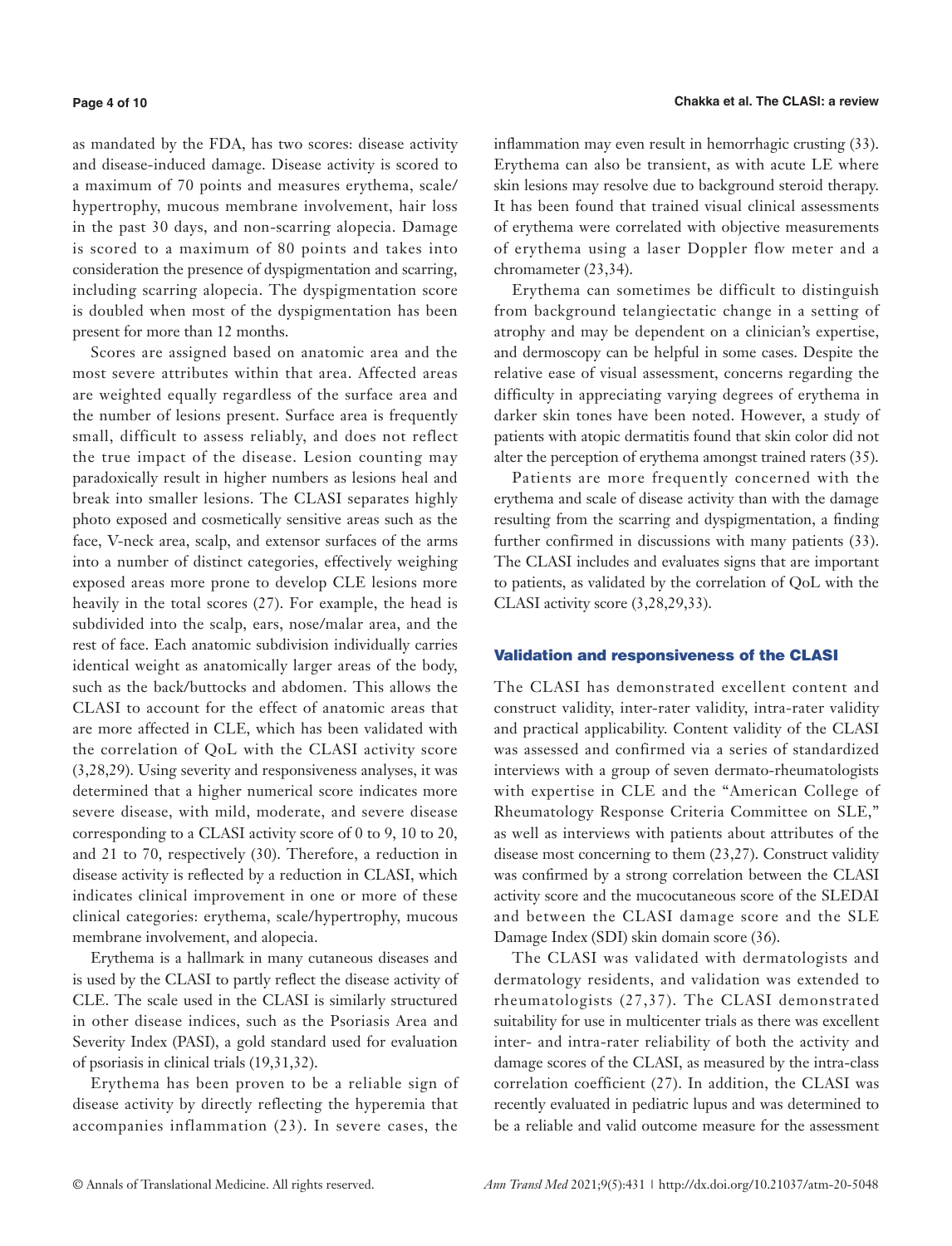#### **Annals of Translational Medicine, Vol 9, No 5 March 2021 Page 5 of 10**

of pediatric CLE (38). One study showed the CLASI had both convergent and discriminant validity when compared to the SLEDAI and SDI, and responsiveness. Children with pediatric CLE who had a reduction of CLASI activity by 50% between study visits had significant improvement in QoL (39).

To determine whether the CLASI was reflective of changes in disease activity, the CLASI scores were correlated with changes in clinical outcome measures using 0 to 10 visual analog scales, such as the patient's visual analog scale  $(r_p=0.85, P=0.007, n=8)$ , and the patient's assessment of pain and itch  $(r_n=0.98, P=0.004, n=5)$  (40,41). Other studies have validated the clinical responsiveness of the CLASI in patients with SCLE; activity scores in patients with tumid LE were found to decrease significantly after three months of therapy with an antimalarial medication (42). CLASI activity scores were also found to decrease significantly after three months of therapy with mycophenolate sodium, which correlated with improvements on ultrasound and colorimetry (43). It has been demonstrated that CLASI activity scores in patients with DLE decrease significantly after 6–18 weeks of pulsed dye laser therapy (44). Studies have also confirmed a similar response of the CLASI after various therapeutic interventions with hydroxychloroquine, thalidomide, apremilast, lenalidomide, and IVIG (45-51).

As with any instrument used to measure disease activity and damage, a relative degree of training and knowledge of disease entity is required to ensure proper evaluation of a patient. The CLASI was developed with the involvement of expert dermatologists and rheumatologists and with interviews of patients about their concerns related to CLE. In addition, the scores were also correlated to patients' assessments of disease activity and damage. The CLASI was developed prior to the January 2014 FDA guidance on a Qualification Process for Drug Development Tools when rheumatology at the FDA voiced a need for organ-specific outcome measures. Most tools used in clinical trials have not been evaluated through this process or undergone the rigorous development process performed with the CLASI.

In May 2018, the 4<sup>th</sup> International Conference on Cutaneous Lupus Erythematosus (ICCLE) was held in conjunction with the International Investigative Dermatology Meeting. There was 100% agreement amongst leading dermatologists and rheumatologists that the CLASI is the preferred outcome measure to evaluate skin disease severity in CLE (52).

#### CLASI and biomarkers in CLE

Studies have shown a correlation between the CLASI and biomarkers of inflammation (53,54). Type I interferons (IFN), for instance, have a role in the development of CLE, and type I IFN-regulated proteins have been found to have an increased expression in these patients (53,54). A study found that the CLASI score correlated with the IFN score, therefore correlating with disease activity (54). Another study using BIIB059, an anti-BDCA2 monoclonal antibody, found correlations between CLASI scores and cutaneous LE biomarkers (55). Administration of BIIB059 in SLE patients decreased Mx1, a type I interferon-upregulated protein, as well as inflammatory cells found in active disease, which was also reflected in the reduction of the CLASI activity score (55). The CLASI is a valid instrument when conducting clinical trials, especially given its ability to correlate scores with physiologic improvements in patients following drug administration.

# CLE and QoL

CLE is a chronic condition that currently can be managed but not cured (3). Because CLE tends to present as lesions on visible surface areas such as the face and arms, CLE is often associated with vocational disability (56). Compared to other dermatologic conditions, like acne, non-melanoma skin cancer, and alopecia, CLE patients have worse QoL (3). Compared to patients with hypertension, type 2 diabetes mellitus, recent myocardial infarction, and congestive heart failure, CLE patients have worse QoL, particularly within the parameters of emotional health (3). The negative impact that CLE has on patients' lives demonstrates the need for therapies that improve the disease; improvement in QoL should be one of the main objectives when treating these patients.

In patients taking antimalarial and antimetabolite medications, an improvement in disease activity resulted in an improvement in QoL, even if the disease did not entirely subside (8). Medications that meaningfully improve QoL may not exhibit near or complete clearance of disease activity but still be an important improvement for disease management (57). Several studies using the CLASI have assessed potential therapeutic options and found promising results (12-14,42-44,55,58,59).

Regulatory guidance on endpoints for measuring skin activity in SLE and CLE patients is essential to improve therapies. Individual and aggregate CLASI activity scores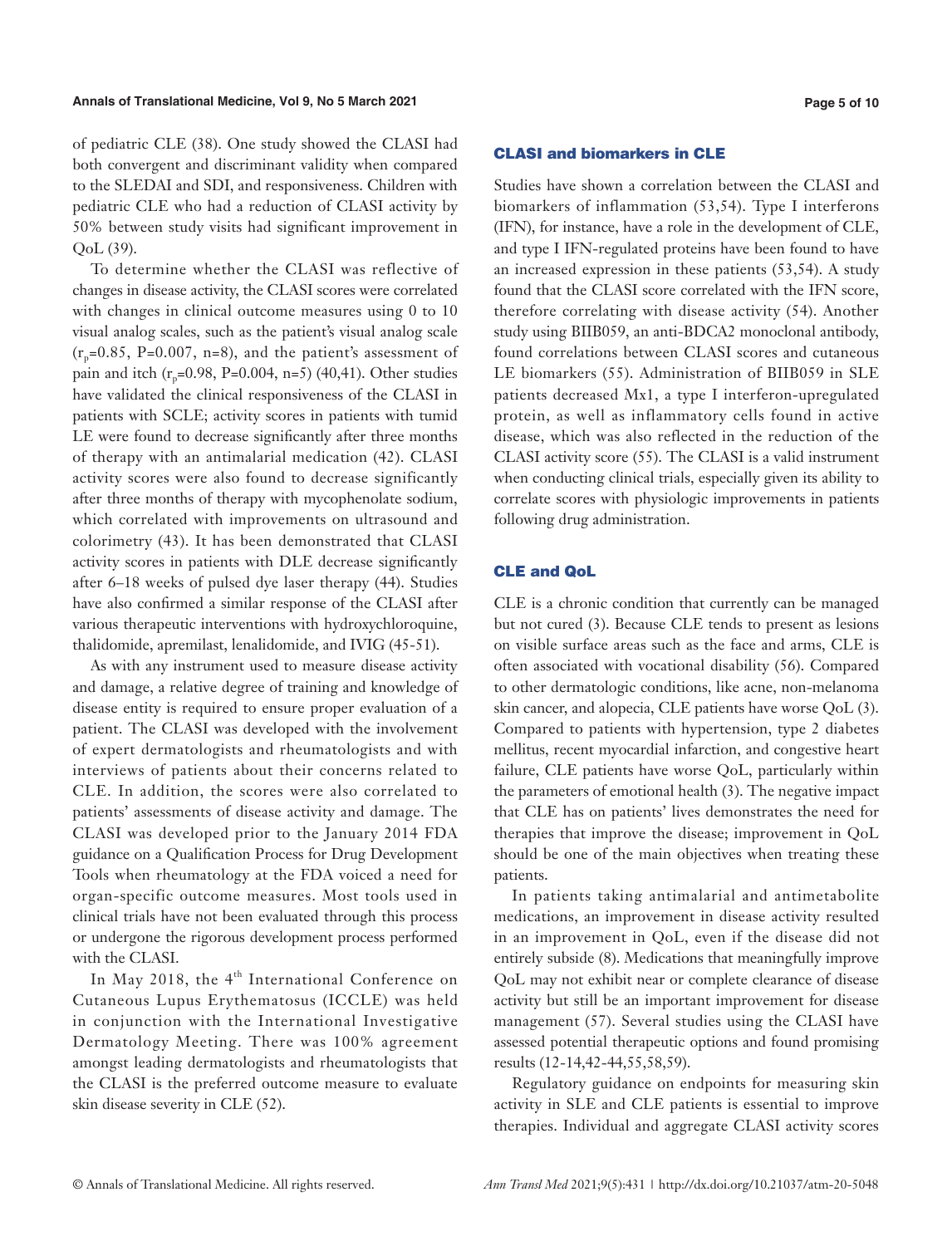#### **Page 6 of 10**

measure specific areas of activity, and correlate with QoL before and after treatment (3). In a study validating the CLASI in a pediatric population, it was confirmed that children who had a reduction in the CLASI activity score by at least 50% had a significantly improved QoL, as measured by the Pediatric Quality of Life Inventory Generic Core scale (PedsQL-GC) and the pediatric adaptation of the Skindex-29 (pSkindex27) (39). These findings support that a 50% improvement in CLASI (CLASI50) activity is clinically meaningful and can be used to determine a significant response to therapy despite not achieving complete clearance of their disease activity (60).

In addition, Klein *et al.* identified a four-point or 20% decrease in CLASI activity as minimal clinically significant improvement in the CLASI activity score (30). However, for meaningful reduction based on assessment of QoL, a 6-point decrease or 50% reduction in CLASI activity for patients with an initial activity score of 8 or higher reflect an important change (60). Either a raw change or percent improvement can be used effectively to determine meaningful change. While complete remission is a score of zero, it is known that for CLASI activity scores  $\leq$ 3, there is less impact on a patient's QoL (57).

# The use of CLASI in clinical trials and emerging therapies for lupus

Several therapeutic interventions are currently used to treat CLE. Although the majority of these interventions are typically well-tolerated and can be effective, those used for refractory disease can cause serious side effects (8). Despite this, in the past fifty years, only one new drug has been approved for SLE and no drug has been approved for CLE (8,61). This lack of advancement is largely associated with the design and results of the clinical trials (8,33). For instance, many randomized control trials comparing a potential treatment to placebo have shown high placebo response rates, at times due to the effects of background therapy such as oral steroids (8). Furthermore, lupus drug trials have often excluded patients with CLE and traditionally focused on those with SLE, making it a challenge to truly assess the efficacy of therapeutic interventions for CLE (8,61). The development of the CLASI has made it possible to evaluate the treatment of cutaneous disease in SLE as well as CLE, providing a more consistent outcome measure and quantifiable endpoint (8,61).

The CLASI has been used in multiple large clinical

trials, and the results have been promising for the further development of CLE treatment. For patients with at least moderate skin involvement (CLASI ≥10), clinical trials endpoints currently use a percentage of patients with  $\geq 50\%$ improvement in CLASI activity or a percentage of patients with at least a 4-point decrease in CLASI activity, which represents a clinically significant improvement (12-14,30).

A recent study investigated the effect of AMG 811, a monoclonal antibody that blocks interferon-gamma (IFN) (62). Although treatment with AMG 811 led to changes in the IFNγ levels found in the blood and skin of patients with DLE, there was no clinical benefit detected by the CLASI, the physician's assessment of skin disease or the patient's self-assessment of their skin disease (62). Thus, the CLASI is correlated with self-reported patient outcomes. It is not only effective in reflecting an improvement in disease activity, but it is also effective when demonstrating that a therapeutic intervention does not provide clinical benefit.

A trial studying the effects of sifalimumab, an anti-IFNα antibody, using an efficacy measure of a 4-point reduction in CLASI for patients with at least moderate severity (CLASI  $\geq$ 10), found that a greater percentage of patients treated with sifalimumab had a larger improvement in CLASI compared to the placebo (13). Similarly, using an efficacy measure of percentage of patients with ≥50% improvement in CLASI for patients with at least moderate skin involvement (CLASI ≥10), treatment in a phase 2 and phase 3 trial with anifrolumab, an anti-IFN-α receptor monoclonal antibody, resulted in a higher percentage of patients with skin improvement compared to the placebo (12,63). In both studies, the CLASI score correlated with improvement in cutaneous disease, further demonstrating the importance of using this outcome measure for future clinical trials.

Additional studies examining the clinical effects of emerging therapies have also been performed, many of which have shown promising results. Treatment with BIIB059, an anti-BDCA2 monoclonal antibody, was found to decrease the CLASI activity score compared to the placebo in SLE patients with active manifestations of ACLE, SCLE and/or CCLE (55). CC-220, a CUL4CRBN E3 ubiquitin ligase modulator that reduces the transcription factors Ikaros (IKZF1) and Aiolos (IKZF3), resulted in an improvement in CLASI activity score in all treatment groups compared to the placebo, with reductions in CLASI activity score more significant in patients with moderate-tosevere skin involvement (59). The improvement in CLASI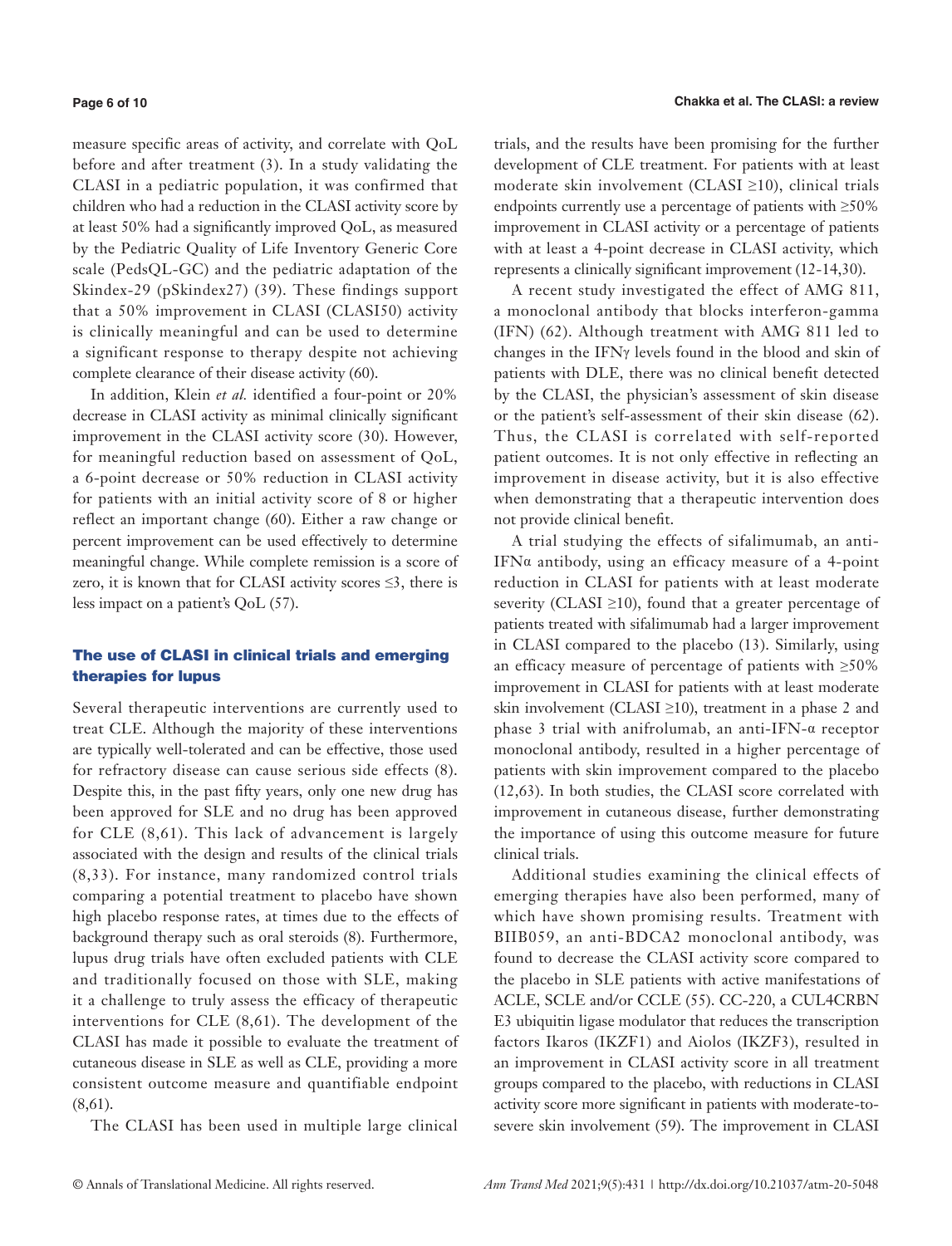### **Annals of Translational Medicine, Vol 9, No 5 March 2021 Page 7 of 10**

activity score in patients treated with CC-220 also showed a strong correlation in plasmacytoid dendritic cell (pDC) depletion, further emphasizing the validity of the CLASI score as a reliable tool to determine clinical and physiologic disease improvement (59).

# **Summary**

The CLASI is the only clinical outcome measure that is specific to CLE that demonstrates content and construct validity, inter-rater validity, intra-rater validity and practical applicability (27,37,38,40,41). It allows for the documentation of treatment impact on disease activity and monitors change in disease progression. Its use in clinical trials has demonstrated that the CLASI is responsive to change in disease, both clinically and physiologically following therapeutic intervention.

The CLASI can be applied to a multitude of CLE subtypes, except for the rare manifestations of lupus panniculitis and bullous lupus. Patients often have a diagnosis of more than one subtype, and it is important to monitor disease activity and damage of the various morphologies with one disease index to have a greater understanding of overall disease progression.

Extensive studies of the CLASI have resulted in several known features that are used in clinical trials. The CLASI can be used to categorize patients based on severity, which can provide cutoff values for study inclusion (30). In addition, a 4-point change in disease activity can be used to identify patients with clinically significant improvement (30). The CLASI is not only used to capture disease progression but can also be correlated to changes in QoL (3). The responsiveness of the CLASI has also been validated with interventional studies (42-51).

There have been a number of early trials for CLE and SLE that have utilized the CLASI as a primary or secondary endpoint and demonstrated meaningful differences between treatment and placebo. Many current trials exclude patients with CLE that don't meet criteria for SLE, denying these patients access to potential new therapies. Using the CLASI in these trials would allow for the evaluation of disease activity on the skin and provide an interpretable and meaningful endpoint for organ-specific trials of cutaneous lupus that include patients with CLE and/or SLE.

In the past 50 years, there have been no new FDA approved treatments for CLE, a disease known to significantly impair a patient's QoL. While novel treatments may not result in the complete clearance of cutaneous disease activity, they have been proven to demonstrate a meaningful impact on patients' QoL. The CLASI is vital for the progression of clinical trials, which are necessary for the advancement of new treatments for lupus.

# Acknowledgments

*Funding*: United States Department of Veterans Affairs (Veterans Health Administration, Office of Research and Development and Biomedical Laboratory Research and Development) (VPW) and National Institutes of Health (National Institute of Arthritis and Musculoskeletal and Skin Diseases) R01AR071653 (VPW).

# Footnote

*Provenance and Peer Review:* This article was commissioned by the editorial office, *Annals of Translational Medicine*, for the series "Rheumatologic Skin Disease". The article has undergone external peer review.

*Reporting Checklist:* The authors have completed the Narrative Review reporting checklist. Available at [http://](http://dx.doi.org/10.21037/atm-20-5048) [dx.doi.org/10.21037/atm-20-5048](http://dx.doi.org/10.21037/atm-20-5048)

*Conflicts of Interest:* All authors have completed the ICMJE uniform disclosure form (available at [http://dx.doi.](http://dx.doi.org/10.21037/atm-20-5048) [org/10.21037/atm-20-5048](http://dx.doi.org/10.21037/atm-20-5048)). The series "Rheumatologic Skin Disease" was commissioned by the editorial office without any funding or sponsorship. VPW served as the unpaid Guest Editor of the series. Dr. BFC reports grants from Daavlin Corporation, other from Pfizer Corporation, other from Biogen Corporation, personal fees from Bristol Meyers Squibb, personal fees from Viela Bio, personal fees from Beacon Bioscience, during the conduct of the study. Dr. JFM reports personal fees from Abbvie, personal fees from Dermavant, personal fees from Eli Lilly, personal fees from Novartis, personal fees from Janssen, personal fees from UCB, personal fees from Celgene, personal fees from Sanofi Regeneron, personal fees from Arena, personal fees from Sun Pharma, personal fees from Biogen, personal fees from Pfizer, personal fees from EMD Sorono, personal fees from Avotres, personal fees from Leo Pharma, personal fees from CARA Therapeutics, outside the submitted work. Dr. VPW reports personal fees from Genentech, grants and personal fees from Biogen, personal fees from Medimmune, grants and personal fees from Gilead, personal fees from Amgen, personal fees from Resolve, grants and personal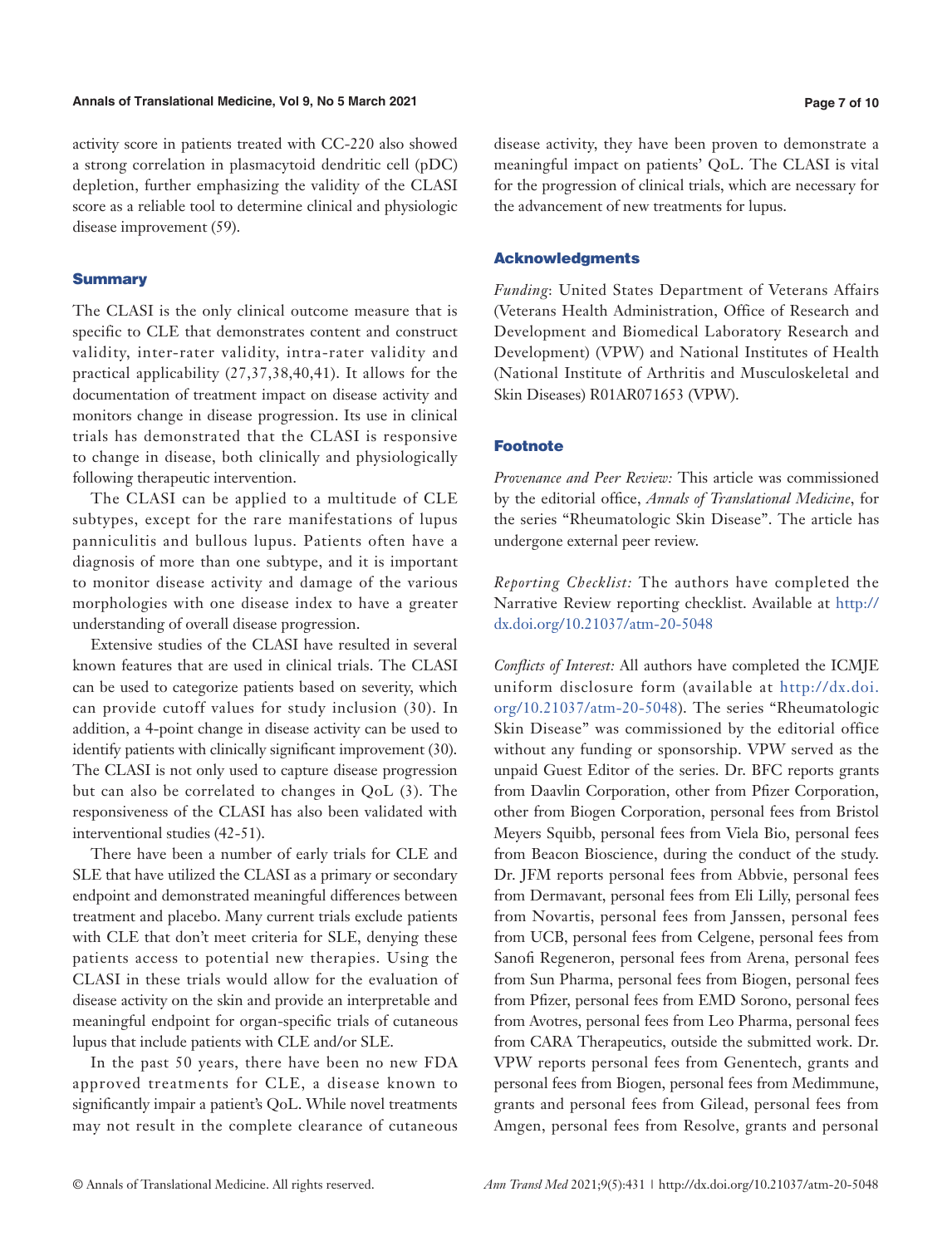# **Page 8 of 10**

fees from Celgene, personal fees from Lilly, personal fees from Principia, personal fees from BMS, personal fees from ACI, grants and personal fees from Janssen, personal fees from Nektar, personal fees from EMD Serona, personal fees from Astra Zeneca, personal fees from Vielo, personal fees from Abbvie, personal fees from Kyowa Kirin, personal fees from GSK, personal fees from Cugene, outside the submitted work; in addition, Dr. VPW has a patent CLASI with royalties paid, and a patent CDASI with royalties paid. The authors have no other conflicts of interest to declare.

*Ethical Statement:* The authors are accountable for all aspects of the work in ensuring that questions related to the accuracy or integrity of any part of the work are appropriately investigated and resolved.

*Open Access Statement:* This is an Open Access article distributed in accordance with the Creative Commons Attribution-NonCommercial-NoDerivs 4.0 International License (CC BY-NC-ND 4.0), which permits the noncommercial replication and distribution of the article with the strict proviso that no changes or edits are made and the original work is properly cited (including links to both the formal publication through the relevant DOI and the license). See: [https://creativecommons.org/licenses/by-nc-nd/4.0/.](https://creativecommons.org/licenses/by-nc-nd/4.0/)

# **References**

- 1. Patel P, Werth V. Cutaneous lupus erythematosus: a review. Dermatol Clin 2002;20:373-85, v.
- 2. Werth VP. Clinical manifestations of cutaneous lupus erythematosus. Autoimmun Rev 2005;4:296-302.
- 3. Klein R, Moghadam-Kia S, Taylor L, et al. Quality of life in cutaneous lupus erythematosus. J Am Acad Dermatol 2011;64:849-58.
- 4. Moghadam-Kia S, Chilek K, Gaines E, et al. Crosssectional analysis of a collaborative Web-based database for lupus erythematosus–associated skin lesions: prospective enrollment of 114 patients. AMA Arch Derm 2009;145:255-60.
- 5. Chang AY, Werth VP. Treatment of cutaneous lupus. Current rheumatology reports 2011;13:300-7.
- 6. Okon LG, Werth VP. Cutaneous lupus erythematosus: diagnosis and treatment. Best Pract Res Clin Rheumatol 2013;27:391-404.
- 7. Mittal L, Zhang L, Feng R, et al. Antimalarial drug toxicities in patients with cutaneous lupus and dermatomyositis: A retrospective cohort study. J Am Acad

Dermatol 2018;78:100-6.e1.

- 8. Presto JK, Werth VP. Cutaneous Lupus Erythematosus: Current Treatment Options. Curr Treatm Opt Rheumatol 2016;2:36-48.
- 9. Caplan A, Fett N, Rosenbach M, et al. Prevention and management of glucocorticoid-induced side effects: a comprehensive review: gastrointestinal and endocrinologic side effects. J Am Acad Dermatol 2017;76:11-6.
- 10. Caplan A, Fett N, Rosenbach M, et al. Prevention and management of glucocorticoid-induced side effects: a comprehensive review: a review of glucocorticoid pharmacology and bone health. J Am Acad Dermatol 2017;76:1-9.
- 11. US Department of Health and Human Services FDA CfDEaRC. Guidance for industry: systemic lupus erythematosus: developing drugs for treatment. 2010.
- 12. Furie R, Khamashta M, Merrill JT, et al. Anifrolumab, an Anti-Interferon-alpha Receptor Monoclonal Antibody, in Moderate-to-Severe Systemic Lupus Erythematosus. Arthritis Rheumatol 2017;69:376-86.
- 13. Khamashta M, Merrill JT, Werth VP, et al. Safety and Efficacy of Sifalimumab, an Anti Ifn-alpha Monoclonal Antibody, in a Phase 2b Study of Moderate to Severe Systemic Lupus Erythematosus (SLE). l4. Arthritis Rheumatol 2014;66:3530-1.
- 14. van Vollenhoven RF, Hahn BH, Tsokos GC, et al. Efficacy and safety of ustekinumab, an IL-12 and IL-23 inhibitor, in patients with active systemic lupus erythematosus: results of a multicentre, double-blind, phase 2, randomised, controlled study. Lancet 2018;392:1330-9.
- 15. Bombardier C, Gladman DD, Urowitz MB, et al. Derivation of the SLEDAI. A disease activity index for lupus patients. The Committee on Prognosis Studies in SLE. Arthr Rheum 1992;35:630.
- 16. Urowitz MB, Gladman DD, Tozman EC, et al. The lupus activity criteria count (LACC). J Rheumatol 1984;11:783.
- 17. Gladmann DD, Urowitz MB, Ong A, et al. A comparison of five health status instruments in patients with systemic lupus erythematosus (SLE). Lupus 1996;5:190.
- 18. Parodi A, Massone C, Cacciapuoti M, et al. Measuring the activity of the disease in patients with cutaneous lupus erythematosus. Br J Dermatol 2000;142:457.
- 19. Ahmad Fadzil MH, Ihtatho D, Mohd Affandi A, et al. Objective assessment of psoriasis erythema for PASI scoring. J Med Eng Technol 2009;33:516-24.
- 20. Leshem YA, Hajar T, Hanifin JM, et al. What the Eczema Area and Severity Index score tells us about the severity of atopic dermatitis: an interpretability study. Br J Dermatol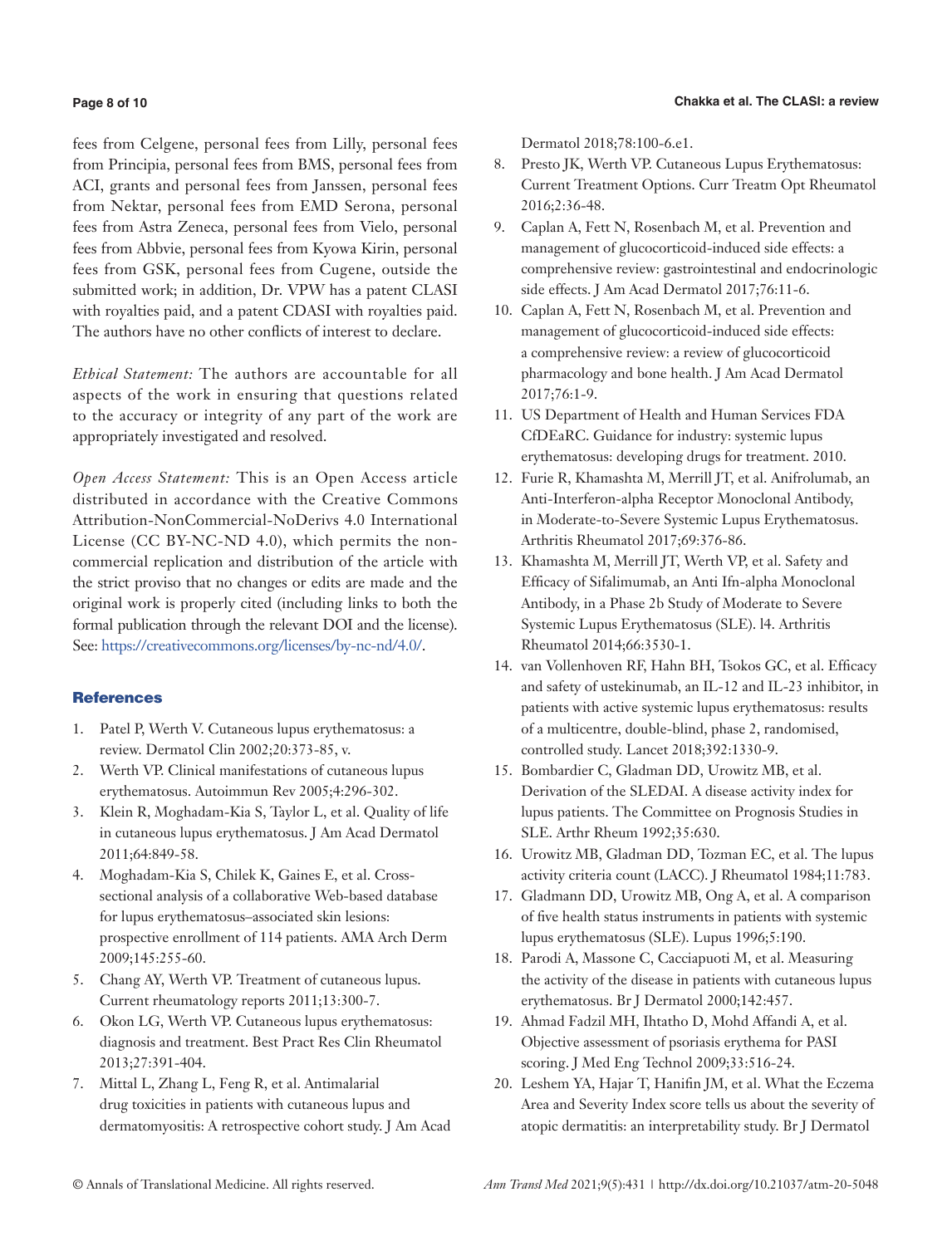2015;172:1353-7.

- 21. Faust HB, Gonin R, Chuang TY, et al. Reliability testing of the dermatology index of diseease severity (DIDS). An index for staging the severity of cutaneous inflammatory disease. Arch Dermatol 1997;133:1443.
- 22. Albrecht J, Werth VP. Outcome Measures in Cutaneous Autoimmune Disease: Dermatomyositis and Lupus Erythematosus. The Skin in Systemic Autoimmune Disease. Elsevier; 2006.
- 23. Albrecht J, Werth VP. Development of the CLASI as an outcome instrument for cutaneous lupus erythematosus. Dermatol Ther 2007;20:93-101.
- 24. Walling HW, Sontheimer RD. Cutaneous lupus erythematosus. Am J Clin Dermatol 2009;10:365-81.
- 25. Grönhagen CM, Nyberg F. Cutaneous lupus erythematosus: An update. Indian Dermatol Online J 2014;5:7-13.
- 26. Watanabe T, Tsuchida T. Classification of lupus erythematosus based upon cutaneous manifestations. Dermatological, systemic and laboratory findings in 191 patients. Dermatology 1995;190:277-83.
- 27. Albrecht J, Taylor L, Berlin JA, et al. The CLASI (Cutaneous Lupus Erythematosus Disease Area and Severity Index): an outcome instrument for cutaneous lupus erythematosus. J Invest Dermatol 2005;125:889-94.
- 28. Verma SM, Okawa J, Propert KJ, et al. The impact of skin damage due to cutaneous lupus on quality of life. Br J Dermatol 2014;170:315-21.
- 29. Vasquez R, Wang D, Tran Q, et al. A multicentre, cross‐ sectional study on quality of life in patients with cutaneous lupus erythematosus. Br J Dermatol 2013;168:145-53.
- 30. Klein R, Moghadam-Kia S, LoMonico J, et al. Development of the CLASI as a tool to measure disease severity and responsiveness to therapy in cutaneous lupus erythematosus. Arch Dermatol 2011;147:203-8.
- 31. Schäfer I, Hacker J, Rustenbach SJ, et al. Concordance of the Psoriasis Area and Severity Index (PASI) and patientreported outcomes in psoriasis treatment. Eur J Dermatol 2010;20:62-7.
- 32. Fadzil MA, Ihtatho D. editors. Modeling psoriasis lesion colour for PASI erythema scoring. In: Information Technology, 2008. ITSim 2008. International Symposium on 2008;2:1-6.
- 33. Merrill JT, Manzi S, Aranow C, et al. Lupus community panel proposals for optimising clinical trials: 2018. Lupus Sci Med 2018;5:e000258.
- 34. Lahti A, Kopola H, Harila A, et al. Assessment of skin erythema by eye, laser Doppler flowmeter,

spectroradiometer, two-channel erythema meter and Minolta chroma meter. Arch Dermatol Res 1993;285:278-82.

- 35. Zhao C, Hao E, Oh D, et al. A comparison study of clinician‐rated atopic dermatitis outcome measures for intermediate‐to dark‐skinned patients. Br J Dermatol 2017;176:985-92.
- 36. AlE'ed A, Aydin POA, Al Mutairi N, et al. Validation of the Cutaneous Lupus Erythematosus Disease Area and Severity Index and pSkindex27 for use in childhoodonset systemic lupus erythematosus. Lupus Sci Med 2018;5:e000275.
- 37. Krathen M, Dunham J, Gaines E, et al. The cutaneous lupus erythematosus disease activity and severity index: expansion for rheumatology and dermatology. Arthritis Rheum 2008;59:338-44.
- 38. Kushner CJ, Tarazi M, Gaffney RG, et al. Evaluation of the reliability and validity of the Cutaneous Lupus Erythematosus Disease Area and Severity Index (CLASI) in paediatric cutaneous lupus among paediatric dermatologists and rheumatologists. Br J Dermatol 2019;180:165-71.
- 39. Aydin POA, Al Mutairi N, AlSaleem A, et al. Validation of the Cutaneous Lupus Erythematosus Disease Area and Severity Index and pSkindex27 for use in childhoodonset systemic lupus erythematosus. Lupus Sci Med 2018;5:e000275.
- 40. Jolly M, Kazmi N, Mikolaitis RA, et al. Validation of the Cutaneous Lupus Disease Area and Severity Index (CLASI) using physician- and patient-assessed health outcome measures. J Am Acad Dermatol 2013;68:618-23.
- 41. Bonilla-Martinez ZL, Albrecht J, Troxel AB, et al. The cutaneous lupus erythematosus disease area and severity index: a responsive instrument to measure activity and damage in patients with cutaneous lupus erythematosus. AMA Arch Derm 2008;144:173-80.
- 42. Kreuter A, Gaifullina R, Tigges C, et al. Lupus erythematosus tumidus: response to antimalarial treatment in 36 patients with emphasis on smoking. AMA Arch Derm 2009;145:244-8.
- 43. Kreuter A, Tomi N, Weiner S, et al. Mycophenolate sodium for subacute cutaneous lupus erythematosus resistant to standard therapy. Br J Dermatol 2007;156:1321-7.
- 44. Erceg A, Bovenschen HJ, van de Kerkhof PC, et al. Efficacy and safety of pulsed dye laser treatment for cutaneous discoid lupus erythematosus. J Am Acad Dermatol 2009;60:626-32.